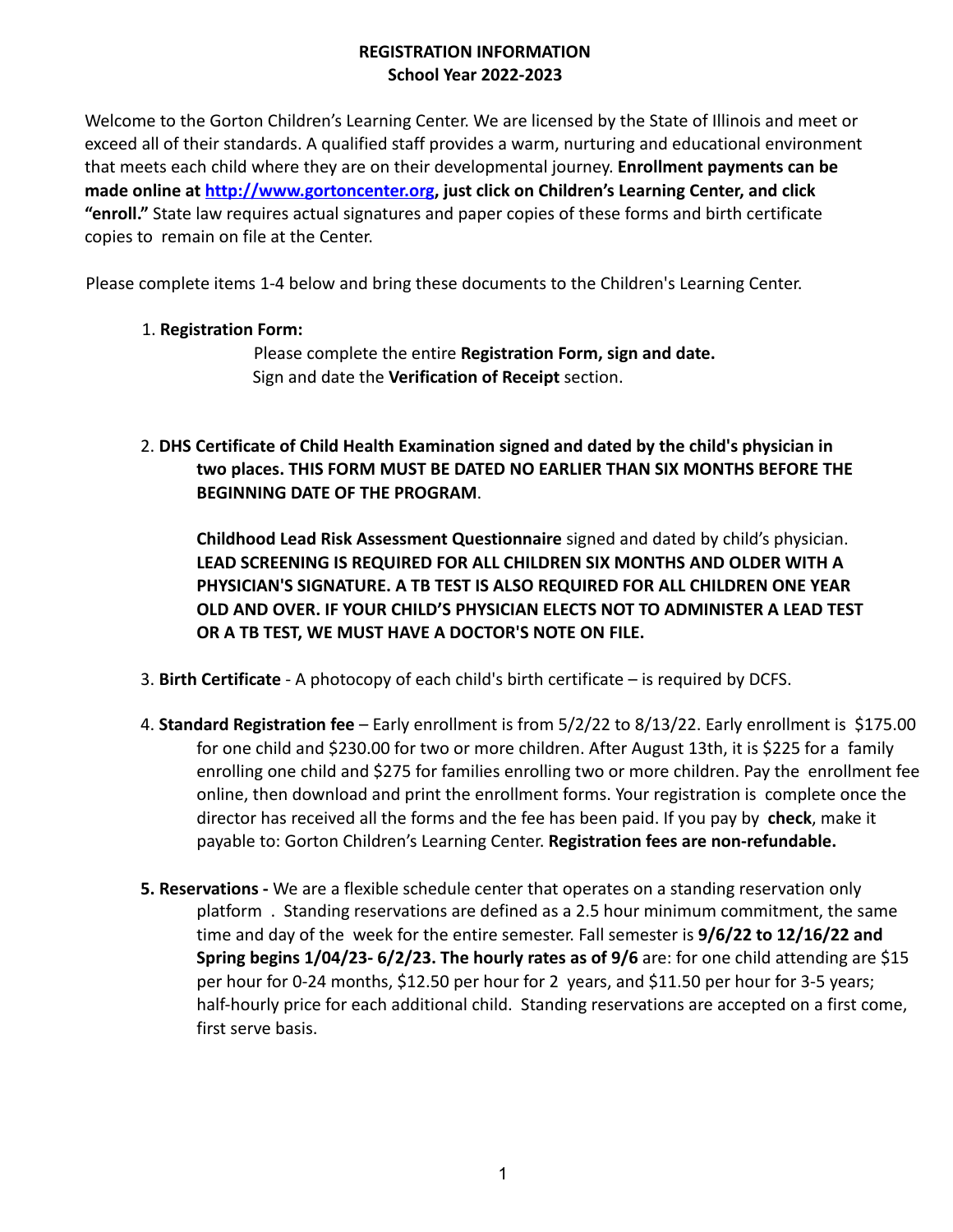**6. Lunch –** lunch is \$4 for children ages 15 months and up. You may bring food in if your child has food allergies (or sensitivities), or is under 15 months. Children with food allergies and sensitivities must have a note from a doctor. Please do not bring bottles after the age of 2. We are a nut-free environment. Menus follow DCFS guidelines and are posted behind the reception desk.

Thank you for your cooperation in completing the necessary information. Please read the Parent Handbook to become familiar with our Center.

|                            |  | Registration for 2022-2023                                                                                                                                                                                                     |  |  |
|----------------------------|--|--------------------------------------------------------------------------------------------------------------------------------------------------------------------------------------------------------------------------------|--|--|
|                            |  | I, _______________________confirm all below information is the same as 2021-2022                                                                                                                                               |  |  |
|                            |  | school year registration forms___(check if applicable).                                                                                                                                                                        |  |  |
|                            |  |                                                                                                                                                                                                                                |  |  |
|                            |  |                                                                                                                                                                                                                                |  |  |
|                            |  |                                                                                                                                                                                                                                |  |  |
|                            |  |                                                                                                                                                                                                                                |  |  |
|                            |  | Home Phone: ______________________________parent/guardian mobile :__________________________________                                                                                                                           |  |  |
|                            |  | Parent/guardian Employer: ________________________________Work Phone: ______________________________                                                                                                                           |  |  |
|                            |  |                                                                                                                                                                                                                                |  |  |
|                            |  |                                                                                                                                                                                                                                |  |  |
|                            |  | DOB____________________________Gender: M/F                                                                                                                                                                                     |  |  |
|                            |  |                                                                                                                                                                                                                                |  |  |
|                            |  |                                                                                                                                                                                                                                |  |  |
|                            |  | DOB______________________________Gender:                                                                                                                                                                                       |  |  |
|                            |  |                                                                                                                                                                                                                                |  |  |
| <b>EMERGENCY CONTACTS:</b> |  |                                                                                                                                                                                                                                |  |  |
|                            |  |                                                                                                                                                                                                                                |  |  |
|                            |  |                                                                                                                                                                                                                                |  |  |
|                            |  | Phone #: example and a set of Relationship: the set of the set of the set of the set of the set of the set of the set of the set of the set of the set of the set of the set of the set of the set of the set of the set of th |  |  |
|                            |  |                                                                                                                                                                                                                                |  |  |
|                            |  |                                                                                                                                                                                                                                |  |  |
|                            |  |                                                                                                                                                                                                                                |  |  |
| Phone #:                   |  | Relationship: _____________                                                                                                                                                                                                    |  |  |
|                            |  |                                                                                                                                                                                                                                |  |  |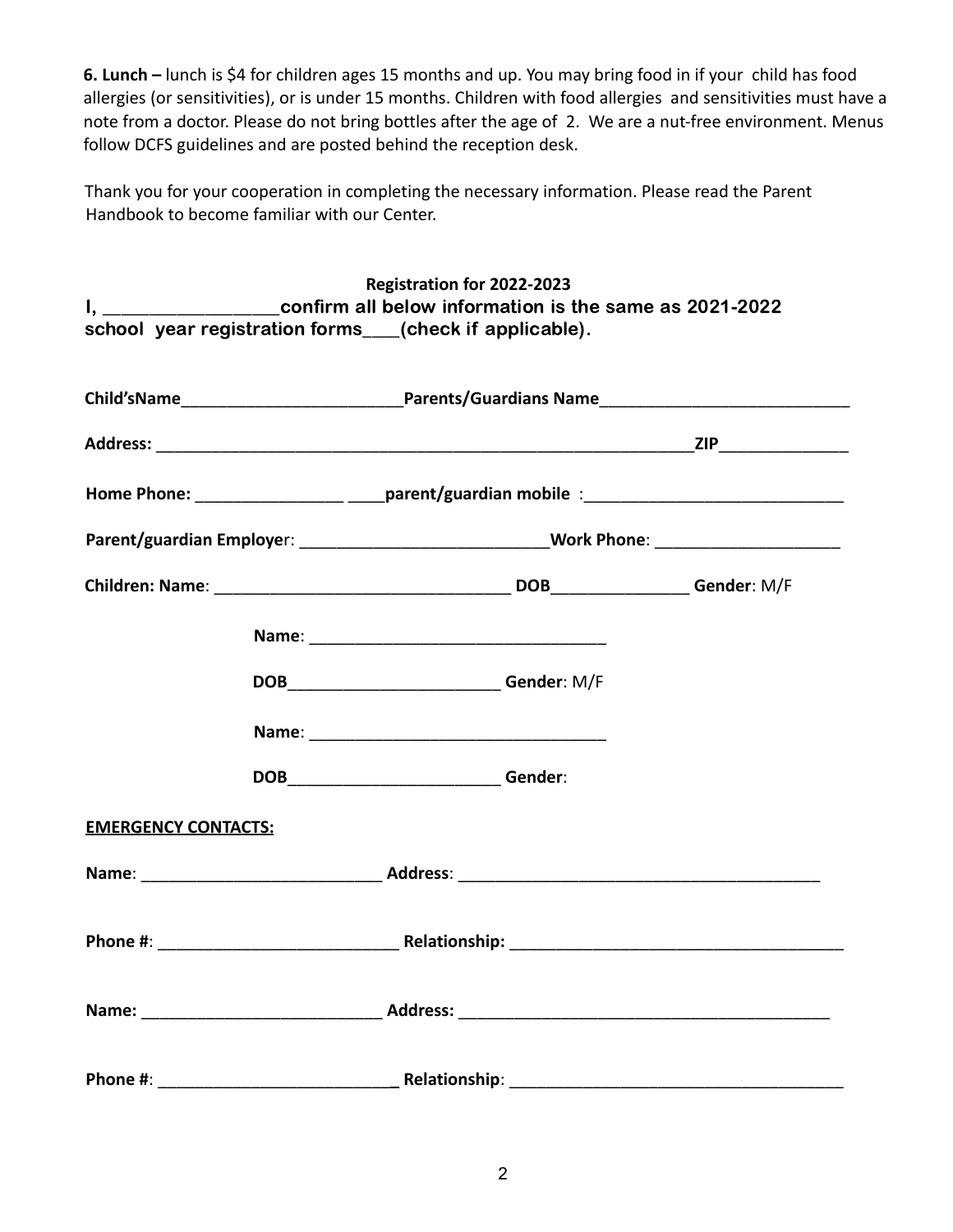| <b>MEDICAL INFORMATION:</b>              |                                                                                                                                                                                                         |  |
|------------------------------------------|---------------------------------------------------------------------------------------------------------------------------------------------------------------------------------------------------------|--|
|                                          |                                                                                                                                                                                                         |  |
|                                          |                                                                                                                                                                                                         |  |
|                                          |                                                                                                                                                                                                         |  |
| custody agreements.)                     | Please provide any additional information that will help us better care for your child (ex; what<br>provides comfort: fears or behaviors we should be aware of: circumstances such as adoption or child |  |
| <b>Allergies/ Medical issues:</b>        | <u> 1989 - Johann Stoff, deutscher Stoffen und der Stoffen und der Stoffen und der Stoffen und der Stoffen und de</u>                                                                                   |  |
|                                          |                                                                                                                                                                                                         |  |
| <b>EMERGENCY AND MEDICAL PROCEDURES:</b> |                                                                                                                                                                                                         |  |
|                                          | I have been informed of and agree to the following emergency and medical procedures:                                                                                                                    |  |

**1**. In cases of illness, I will be called and required to pick up my child as soon as possible. If I cannot be reached, the Center will contact the emergency contacts I provided. I agree to provide at least **2 contacts**. (initial\_\_\_\_\_)

**2**. In cases of simple injury (such as abrasion, skinned knee, splinters etc.), I understand the Center staff will perform routine hygienic procedures, such as washing wounds and applying bandages. I understand further, the Center staff will perform basic first aid procedures if the situation warrants such action. (initial\_\_\_\_\_)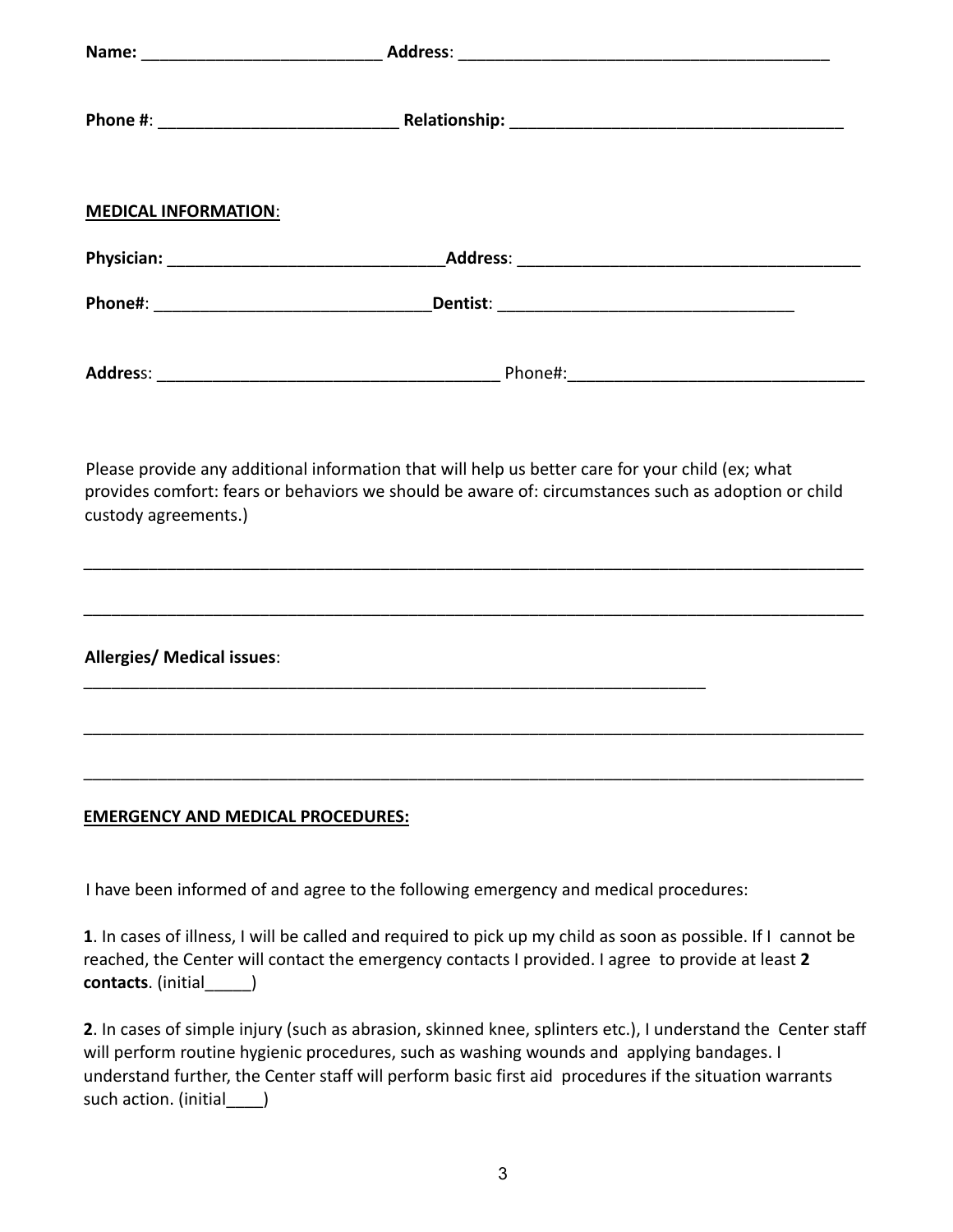**3**. In cases requiring the attention of a physician (such as need for stitches or x-rays), I understand that I will be called. If I or the emergency contacts cannot be reached, I request and give my permission for my child's doctor to be called and for that doctor to render any necessary treatment. I agree to assume financial responsibility for the doctor's care. initial ()

**4**. In case of a medical emergency, I will be called immediately. If circumstances require, the paramedics will be called. The Center's staff will respond as necessary until the paramedics arrive. If hospitalization is required, I give my consent for my child to be taken to Northwestern Lake Forest Hospital. I give my consent for treatment by a qualified physician at Northwestern Lake Forest Hospital. I agree to assume all financial responsibility for such treatment. (initial )

**5**. I agree to leave a telephone number where I or an emergency contact can be reached upon each visit to the Center. (initial )

**6**. To the best of my knowledge, my child has no condition, which restricts his/her full participation in the Center program. If, in the future, such restrictions should become necessary, I will inform the Center staff in writing of those restrictions. The CLC staff will make reasonable accommodations to the best of their ability. (initial  $\qquad$  )

7. All children enrolled at the Gorton Children's Learning Center must be up to date on the state recommended immunizations. See the parent handbook for schedule. (initial\_\_\_\_)

## **PAYMENT: – Two Payment options only**:

1. Families may keep a credit card on file that will run twice per month. You will be sent a statement via email for charges accrued from the  $1^{st}$ -15<sup>th</sup> and then the  $16^{th}$ -31<sup>st</sup> for your review. The credit card will run 2 business days after the statement is sent unless otherwise communicated. To utilize this option, please complete the credit card authorization form included in this packet. Credit card information will be kept in a secure location.

2. Drop off payment via check or cash in the payment drop box . I understand that I will be charged \$25.00 plus bank fees for any checks that are returned.

# **\*There is a \$25.00 late fee charge for all unpaid balances after 72 business hours.**

#### **PHOTO/VIDEO PERMISSION: (circle one)**

Yes I give my permission for my child(ren) to be photo/video graphed at the Center for display at the Center or on the Gorton Community Center website. I understand that I would be contacted for my permission before a photograph would be released for publicity outside the Center or Gorton Community Center website.

No I do not give my permission for my child(ren) to be photo/video graphed at the Center.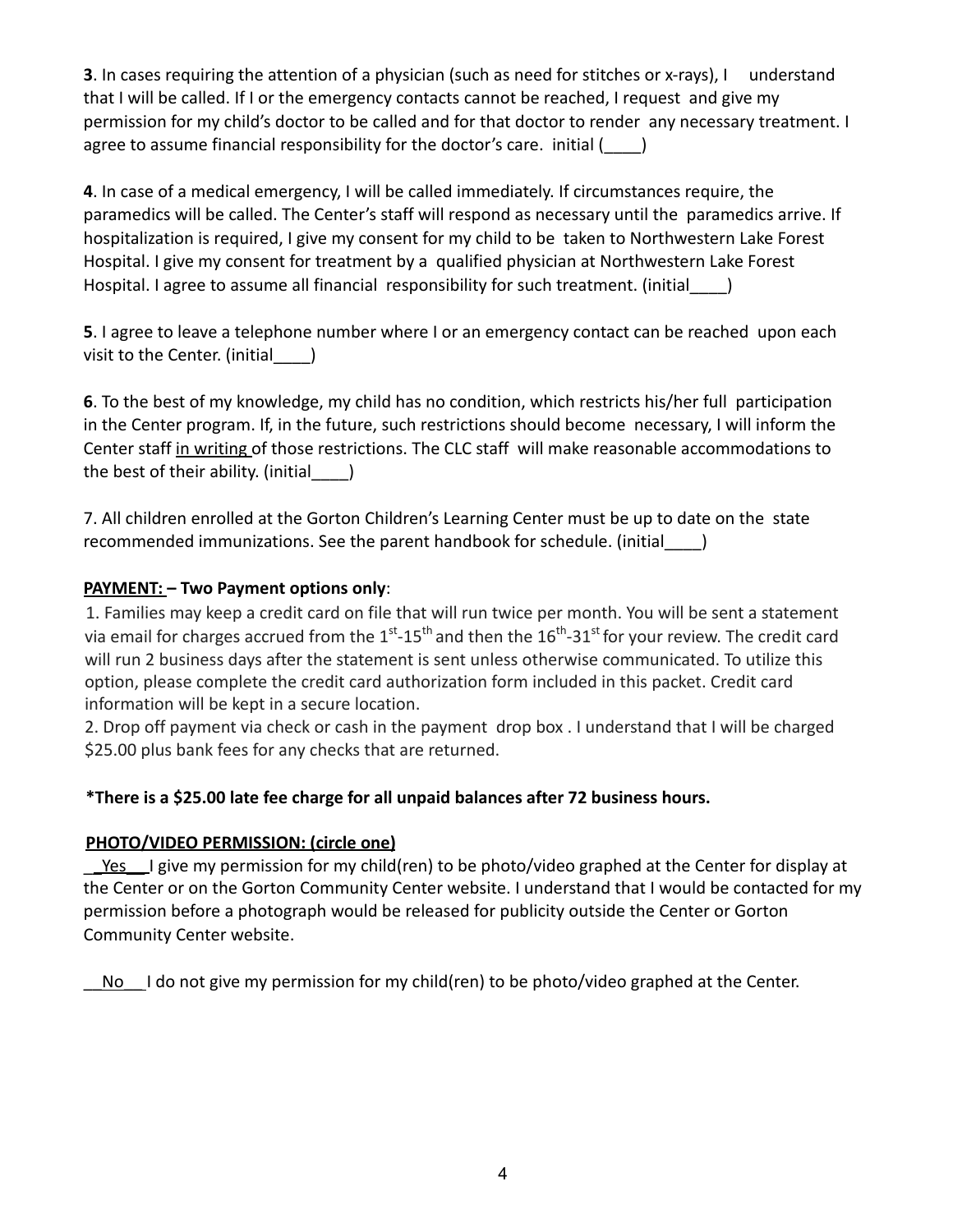#### **EMAIL CONSENT:**

I understand that by providing the email address below, I am giving consent to receive billing statements, notices, and important reminders and announcements sent by the Center Director.

Email address: **Email address:** 

Email address: \_\_\_\_\_\_\_\_\_\_\_\_\_\_\_\_\_\_\_\_\_\_\_\_\_\_\_\_\_\_\_\_\_\_\_\_\_\_\_\_\_\_\_

Gorton Children's Learning Center Drop-Off and Pick-Up Policy

**I agree to drop-off and pick up my child at the time I designated** on my child's standing reservation at the Gorton Children's Learning Center (CLC).

If I drop my child before the reserved time, I agree to pay for the time my child arrived.

If I pick up my child late, I agree to pay \$4.00 for every 5 minutes I am late.

If I have not contacted the Gorton Children's Learning Center (CLC) to notify them I am late within 10 minutes of the time I have reserved, the CLC will call the emergency number I provided on the sign-in sheet. If I cannot be reached immediately, the CLC will call the Emergency Contacts listed in my child's file.

If my child's emergency contacts cannot be reached or are unavailable to pick up my child, the CLC is *required by DCFS regulations to notify the local law enforcement officials and DCFS.*

Signed \_\_\_\_\_\_\_\_\_\_\_\_\_\_\_\_\_\_\_\_\_\_\_\_\_\_\_\_\_\_\_\_\_\_\_\_\_Date: \_\_\_\_\_\_\_\_\_\_\_\_\_\_\_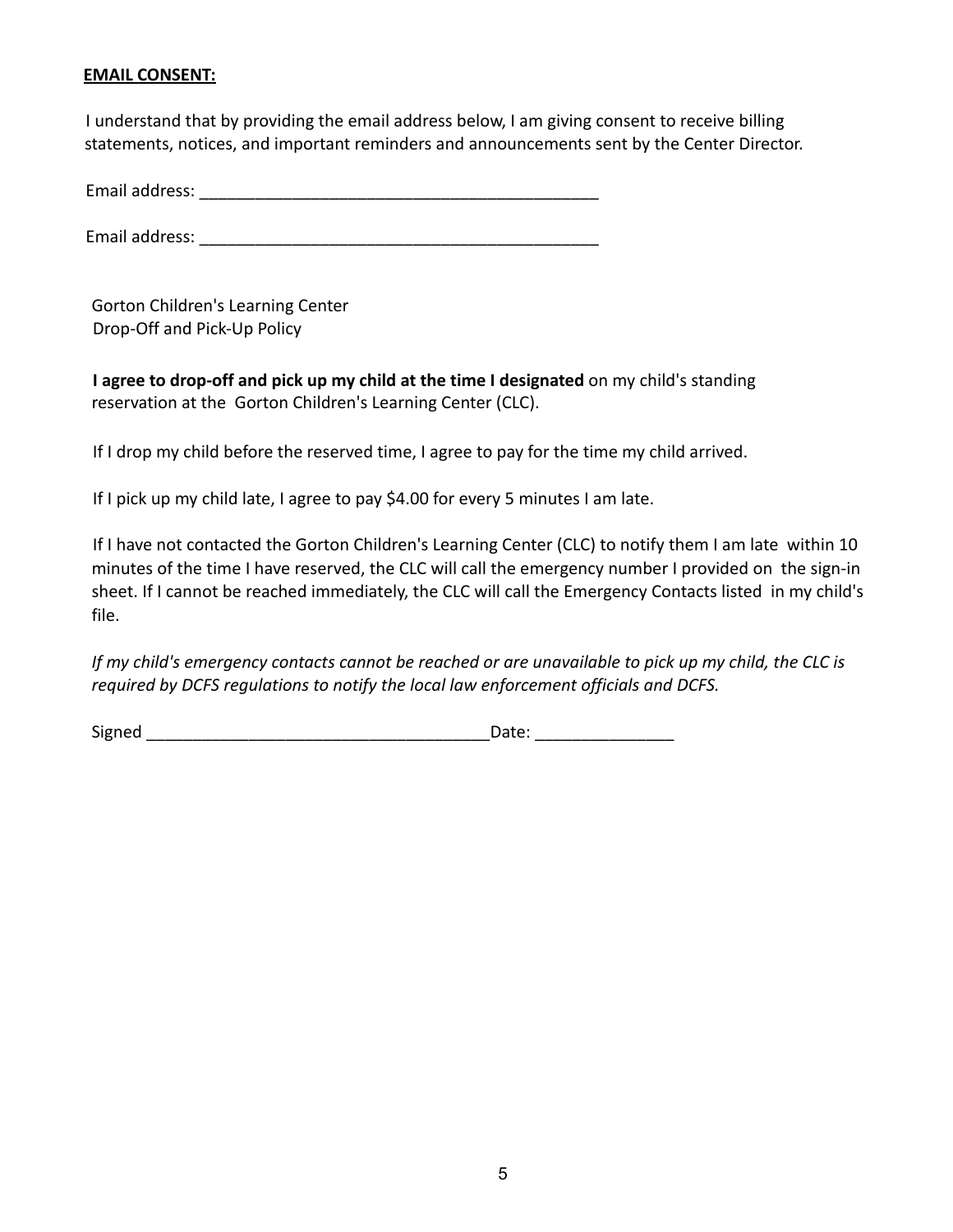# State of Illinois Illinois Department of Children and Family Services

# **VERIFICATION OF RECEIPT**

| Please Print Name(s)                                                                                                                                                                                                            |                                                                                                                                                                                                                                |
|---------------------------------------------------------------------------------------------------------------------------------------------------------------------------------------------------------------------------------|--------------------------------------------------------------------------------------------------------------------------------------------------------------------------------------------------------------------------------|
| Parent(s) of $\sqrt{\frac{1}{2}$                                                                                                                                                                                                | hereby certify that                                                                                                                                                                                                            |
| Name(s) of Child(ren)                                                                                                                                                                                                           |                                                                                                                                                                                                                                |
| I/we have received a copy of a summary of licensing standards printed by the Illinois Department of<br>Children and Family Services.                                                                                            |                                                                                                                                                                                                                                |
| Signature of Parent                                                                                                                                                                                                             | Date                                                                                                                                                                                                                           |
| Signature of Parent                                                                                                                                                                                                             | Date                                                                                                                                                                                                                           |
| Note: the summary of licensing standards printed by the Illinois Department of Children and Family<br>Services can be found at: https://gortoncenter.org/Children'Learning Center/enroll/                                       |                                                                                                                                                                                                                                |
| I AGREE TO COOPERATE WITH THE RULES AND REGULATIONS OF THE GORTON CHILDREN'S LEARNING<br>CENTER REGARDING FEES, ABSENT DAY POLICY, ILLNESS, IMMUNIZATION UPDATES, CLOTHING AND<br>OTHER ITEMS SPECIFIED IN THE PARENT HANDBOOK. |                                                                                                                                                                                                                                |
|                                                                                                                                                                                                                                 | DATE: the contract of the contract of the contract of the contract of the contract of the contract of the contract of the contract of the contract of the contract of the contract of the contract of the contract of the cont |
| <b>Hearing and Vision</b>                                                                                                                                                                                                       |                                                                                                                                                                                                                                |
| <b>Example 2 Parent of</b>                                                                                                                                                                                                      |                                                                                                                                                                                                                                |
| understand that I am responsible for having my child's hearing and vision tested at age 3, as<br>indicated by DCFS regulations.                                                                                                 |                                                                                                                                                                                                                                |
| Signed:                                                                                                                                                                                                                         | Date:                                                                                                                                                                                                                          |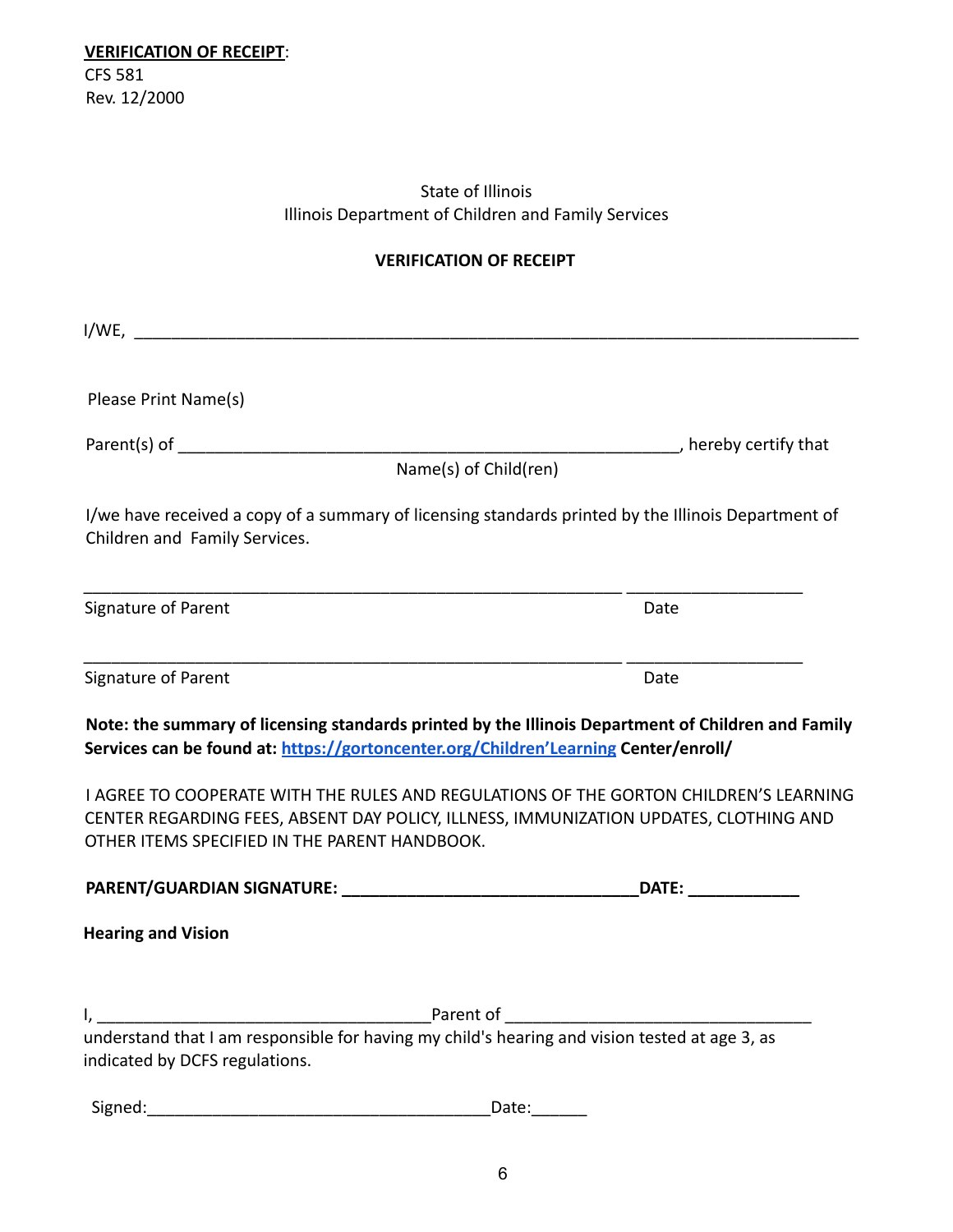**Parent Handbook -**I have received and read a copy of the Gorton Children's Learning Center parent handbook:

**Signed: Date** 

**Covid -** By signing this agreement, I acknowledge the contagious nature of COVID-19 and voluntarily assume the risk that my child(ren) and I may be exposed to or infected by COVID-19 by attending or participating in a Gorton program, event or activity and that such exposure or infection may result in personal injury, illness, permanent disability, and death. I understand that the risk of becoming exposed to or infected by COVID-19 at Gorton may result from the actions, omissions, or negligence of myself and others, including, but not limited to, Gorton employees, volunteers, and program participants and their families.

I voluntarily agree to assume all of the foregoing risks and accept sole responsibility for any injury to my child(ren) or myself (including, but not limited to, personal injury, disability, and death), illness, damage, loss, claim, liability, or expense, of any kind, that I or my child(ren) may experience or incur in connection with my child(ren)'s attendance at Gorton or participation in a Gorton program, event or activity ("Claims").

On my behalf, and on behalf of my children, I hereby release, covenant not to sue, discharge, and hold harmless Gorton, its employees, agents, and representatives, of and from the Claims, including all liabilities, claims, actions, damages, costs or expenses of any kind arising out of or relating thereto. I understand and agree that this release includes any Claims based on the actions, omissions, or negligence of Gorton, its employees, agents, and representatives, whether a COVID 19 infection occurs before, during, or after participation in any Gorton program, event or activity.

# **Print Name of Parent/Guardian and Date**

**\_\_\_\_\_\_\_\_\_\_\_\_\_\_\_\_\_\_\_\_\_\_\_\_\_\_\_\_\_\_\_\_\_\_\_\_\_\_\_\_\_\_\_\_\_\_\_**

**\_\_\_\_\_\_\_\_\_\_\_\_\_\_\_\_\_\_\_\_\_\_\_\_\_\_\_\_\_\_\_\_\_\_\_\_\_\_\_\_\_\_\_\_\_\_\_**

**Signature of Parent/Guardian**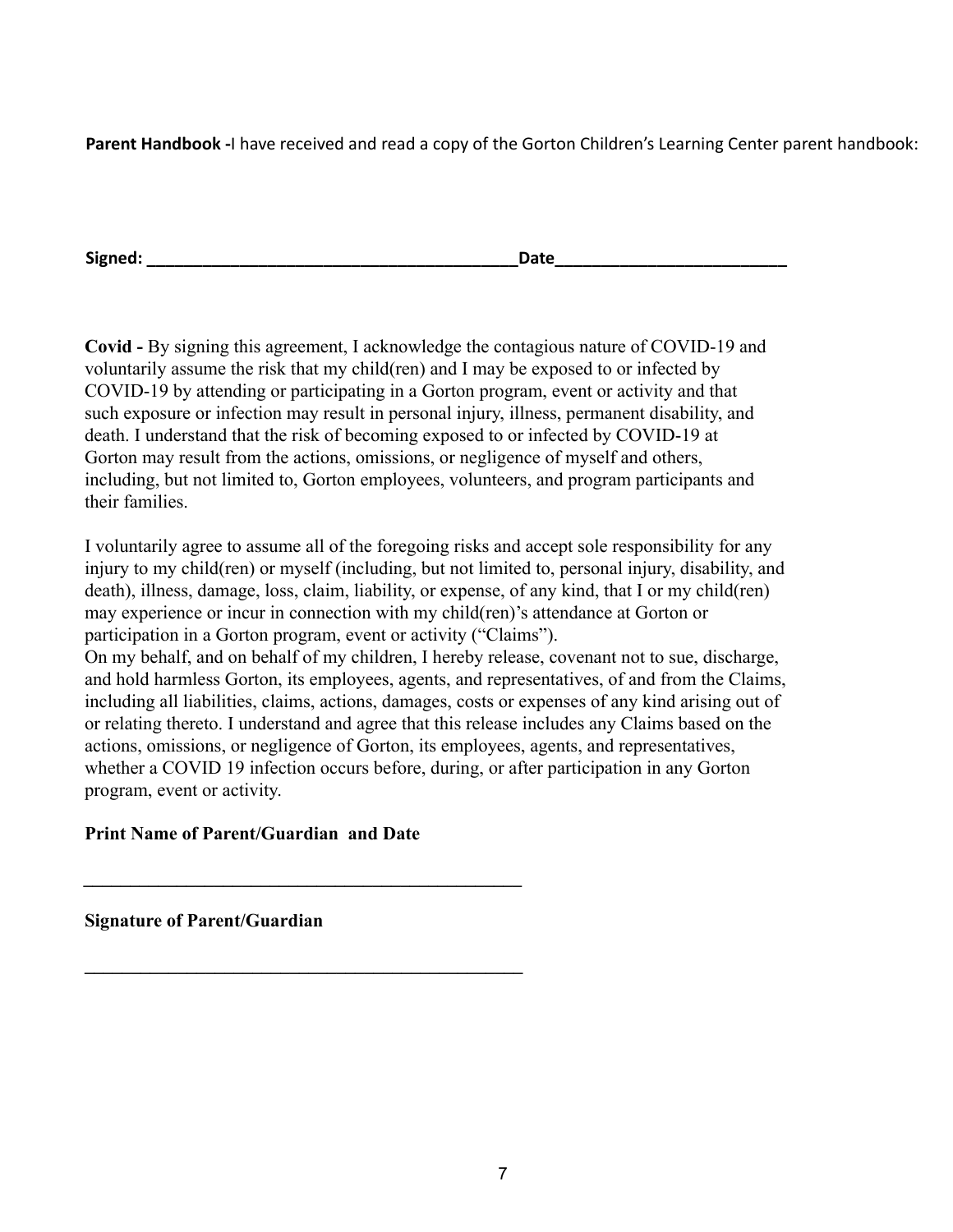**ATTACH PHOTOCOPY(IES) OF CHILD(REN)'S BIRTH CERTIFICATE(S) HERE (AS REQUIRED BY DCFS)**